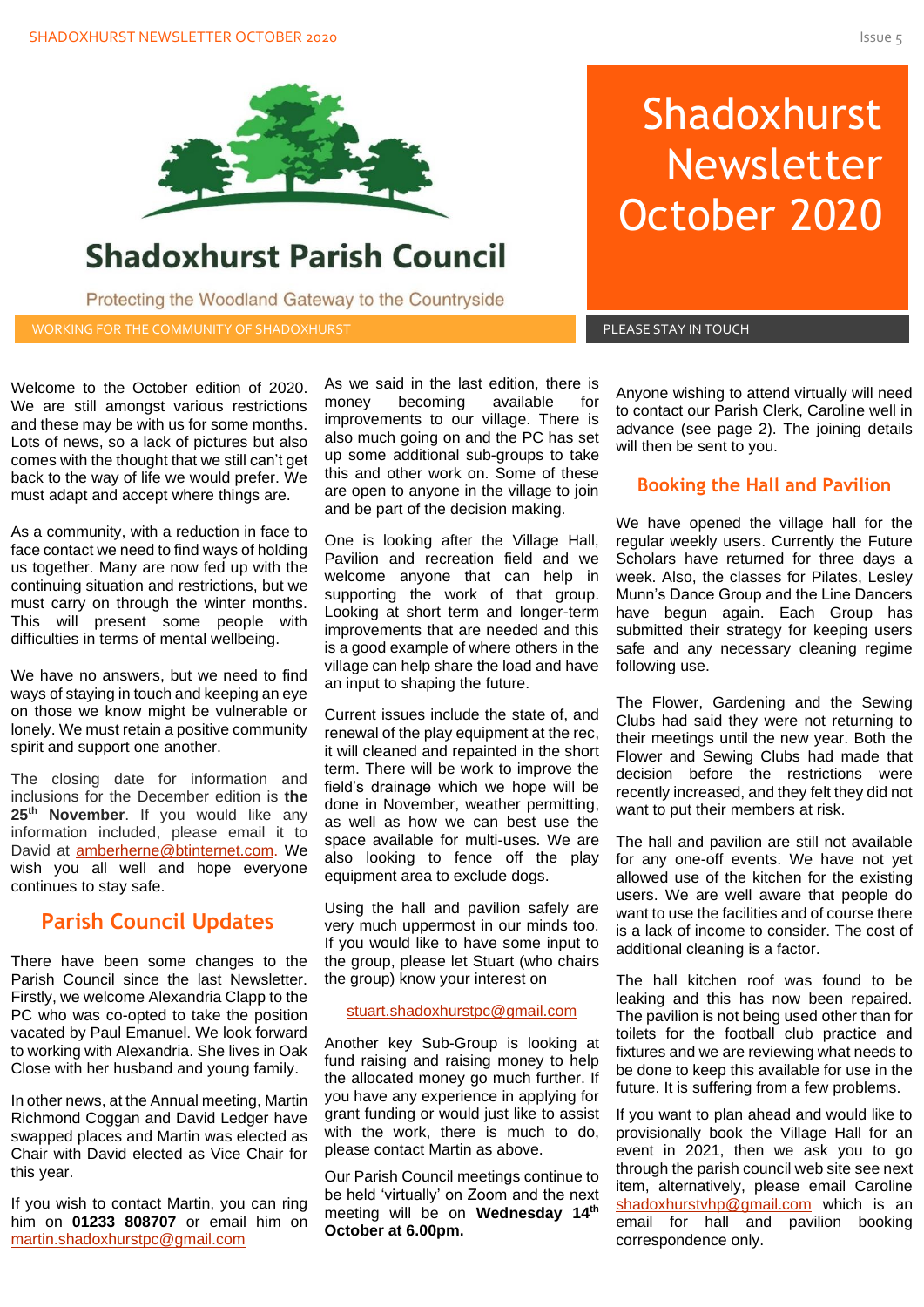#### **New look Website**

We have taken the opportunity to change and upgrade the website. New rules for public websites meant that they had to be more accessible to smart phone users and importantly, for those with sight problems improving layout, colour, font and audible readability needs. We have changed the provider and are in the process of reviewing and updating the information. We hope that people will be happy with the changes and that it will be the go-to place for up to date information, as well as holding archive material of Parish Council meetings and policy documents. The address is [www.shadoxhurst.info](http://www.shadoxhurst.info/)

#### **Contacting the Parish Council**

The PC Members have their details on the website. We are here for you all, so if you have a pressing problem you think we can assist, please get in touch.

Our Parish Clerk **Caroline Laming** only works a few hours on Wednesdays and Thursdays so is not always available. The best way to communicate with Caroline is to phone and leave a message if no answer. Ring **07729 734149** or email:

[shadoxhurst@parishcouncil.onmicrosoft.](mailto:shadoxhurst@parishcouncil.onmicrosoft.com) [com](mailto:shadoxhurst@parishcouncil.onmicrosoft.com)

#### **Planning Matters**

This would not be a Shadoxhurst Newsletter without mentioning something on planning. The first news is that the application for 12 houses at Little Criol Barn, Bethersden Road has been withdrawn. This in part was due to the problems with access and also the mature trees that were on the site hindering the layout and likelihood to overshadow some of the houses.

#### **Land north of Farley Close ref 19/01679/AS**

The Farley Close application is likely to come to the 11<sup>th</sup> November Planning Committee. The Planning Officer has indicated that he is minded to recommend approval, but that was the case last time and the ABC Members on the Planning Committee overturned the Officer's recommendation. It then went to Appeal.

The meeting will be on video link as there are no physical ABC meetings yet, and it can be viewed through the ABC web site where you can watch the discussion. There are, in the Parish Council's opinion still matters that are unresolved including surface water disposal. Adding houses here will add to the amount of water to run to the ditches already under stress when we have intense rain. This is at the lowest

part of the village, and has kept the Parish Council Utilities Sub-Group very busy in talking to KCC and ABC to obtain much needed improvements overall, to this site, and this one too…

#### **Land rear of Brinklow Bungalow, Woodchurch Road ref 19/00806/AS**

The Brinklow Bungalow application may be also decided at the November meeting. To stay in touch with news of both applications as the next newsletter is December, please join the Village Forum (see page 3 for contact). We will put news of the meeting on the website too, with details of key any planning applications. There are still a large number of issues to overcome with this application.

#### **Hornash House**

Late news, the owner has put an application in to demolish and build a new house. See 20/01222/AS and 20/01224/AS on the ABC planning portal. If you wish to comment, the ABC website address is on page 4. Residents have started up a petition on Change.org with over 200 signed as we go to print. See the Village Facebook page for the link.

#### **Volunteering**

Once again, we have restrictions as the Covid cases currently continue to rise. We have no idea what lies ahead and whether a more stringent lockdown will return. Many of the options for volunteering and requesting help have long been stood down. We however still have our own local contact points and I am sure many, if not most of our volunteers would be happy to help again if things become more difficult.

If you do need some help with shopping, prescription collection, advice locally in the coming months, please contact our Parish Clerk Caroline on **07729 734149.** You may need to leave a message, but these will always be picked up. Some of our volunteers were happy just to have a chat on the phone, if you would like a friendly phone conversation periodically, please let us know.

#### **Yet More King's Head News**

The last edition saw us welcome Tony and Fred to the village. Although on a temporary short-term lease, they decided to not continue with the business.

Now we can give a warm welcome to Lance Culver to our village. He took over recently and is keen to get the pub established. He originally hales from New Zealand but has run village pubs in Wiltshire over the last 20 years. He enjoys

good food and life and promises to source the food locally and cook it fresh.

The pub has a webpage found at [www.kingsheadshadoxhurst.co.uk/](http://www.kingsheadshadoxhurst.co.uk/) and are also busy on Facebook at [https://www.facebook.com/KingsHeadSha](https://www.facebook.com/KingsHeadShadoxhurst) [doxhurst.](https://www.facebook.com/KingsHeadShadoxhurst) They now do evening Take-Away meals 6pm-9pm Tuesday to Saturday.

The current restrictions are having an effect, but they simply amend what they do. The monthly Sunday Quizzes will return, and the back room is available for small meetings.

Lance plans to have a varied Christmas menu through December and be open Christmas Day for lunch. We encourage villagers, friends and families to support the pub in the coming months. We are in such a difficult period and we hope that as a small business, the King's Head will both survive and soon thrive.

We take this opportunity to wish Lance and the Team well and we hope that the pub will again be the go-to place for good food and drink. If you wish to book a table, please contact them on 01233 732243.

## **Shadoxhurst Church**

Saint's Peter and Paul Church Shadoxhurst remains open each day for private prayer. Sunday services will resume with Holy Communions at the new, later time of 8.30 am in October, with services on **Sunday 4 th and 18th October and 1 st & 15th November**. It is hoped this may make them more accessible to villagers.

## **1 st Shadoxhurst Scout Group**

We are continuing to meet virtually on-line and we are growing in numbers with four new members joining after the summer holiday.

In November we will take delivery of the shrubs and hedgerows that we secured earlier in the year from the woodland trust. Nearer the time if any of the villagers would like to assist in the planting, then we will be more than happy to welcome them. Social distancing, and government guidelines, will be adhered to. We currently have a few spaces in Beavers, Cubs and Scout sections, and are one of the few groups in the district with vacancies. We would welcome more young people from the village.

We are also looking to hold a private Remembrance Service online and we would like to thank the church for their continuing support in these events.

Yours in scouting, Simon. [raven@1stshadoxhurstscoutgroup.uk.](mailto:raven@1stshadoxhurstscoutgroup.uk)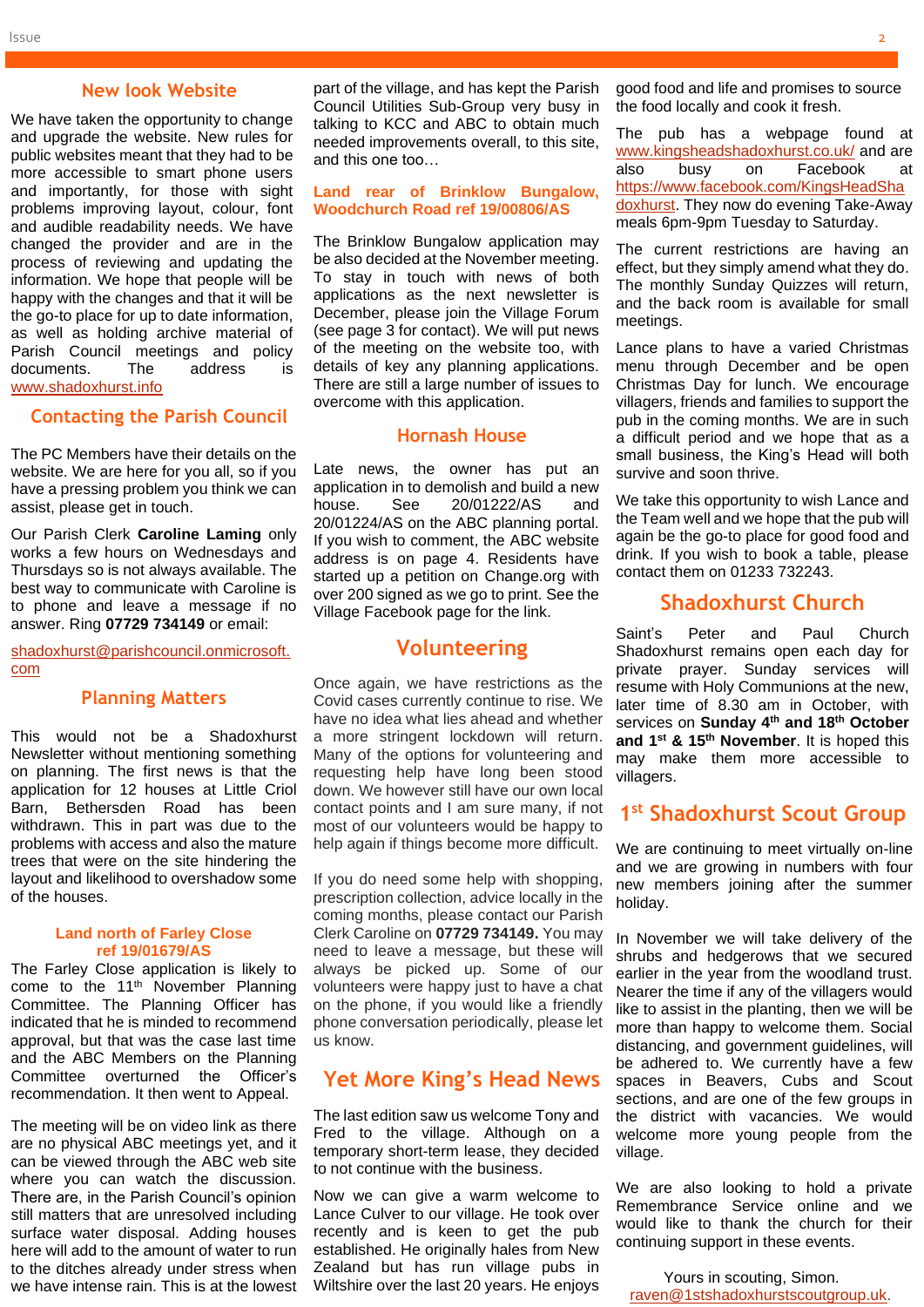## **Speedwatch**

Speeding traffic is still a major concern. Since mid-June the Team, supported by the Police at times, have reported over 3,000 speeding vehicles. That is 200+ per week. We need to slow the traffic in the village down to ensure the village is safe for cyclists, horse riding and pedestrians of all ages, also safer crossing the road at bus stops. It also means a drop in noise from traffic at 40 reduced down to 30 mph.

We still need a larger group of people to provide wider coverage of locations, days and times. Please contact Roger on 01233 733581 or you can email him at [roger.shadoxhurstpc@gmail.com](mailto:roger.shadoxhurstpc@gmail.com)

## **Please stay in touch…**

There is a need for us all to continue to stay in touch, whether just to have a chat, and there are a few people who just need some contact periodically, and we have a list of those who are happy to just be on the end of the phone when needed.

Community contact points which are not monitored by SPC include the following: Many residents are on the Shadoxhurst **'Next Door'** group which is part of a wider community group of neighbouring villages. [https://nextdoor.co.uk/neighborhood\\_feed/](https://nextdoor.co.uk/neighborhood_feed/)

The **"Shadoxhurst, a Kent Village" Facebook Page** has now grown to **1,405 members**. With the more recent **"Shadoxhurst Community" Facebook Page** with currently over **500** members. There is an increasing need to stay in touch and village news can be up to date there.

## **Shadoxhurst Flower Club**

To find out about their next meeting, please contact either, Ann Prebble on 07989 586575 email [ann.prebble@yahoo.com](mailto:ann.prebble@yahoo.com) or contact Gaye Sim on 01233 732212.

## **Wine Circle**

The group meets periodically and recently held a meeting with all the rules adhered to at one of the member's garden complete with a barbeque. There is no plan yet for another date but see the Village Contacts details for Colin's number to stay in touch.

## **Chatterbox Coffee Club**

Colin and Val have recently held a couple open 'Coffee Club' picnics on the recreation field with regulars. But in view of the current restrictions, they have decided to suspend the club for six months.

## **Green Farm Community Garden and Pop-up Coffee Shop**

The Green Farm Community Garden continues to run their **pop-up coffee shop** every Thursday between 10am and 12.30pm so please pop along, for Coffee and Cake and meet your friends.

There is plenty of space for social gathering while practicing social distancing in their large open-sided barn which will be used for the winter period.

Small amounts of freshly picked vegetables are for sale along with preorders for greens and salad leaves (see [www.facebook.com/greenfarmcommuni](http://www.facebook.com/greenfarmcommunitygarden) [tygarden\)](http://www.facebook.com/greenfarmcommunitygarden), as well as selections of Green Farm meat. Diary note:

#### **They will be holding Christmas Fair on Sunday 29th November**.

The entrance is in **Duck Lane**, signposted the **Community Garden.**

## . Neighbourhood Watch (NHW) Update

Reported crime remains low but continues to run at an annualised level higher than 2019 although July 2020 was down compared to July 2019. Antisocial behaviour increased in the month although was confined primarily to one area of the village. Burglary and theft levels remain low likely due to the increased number of people being at home due to the lockdown restrictions.

For those that visit the village Facebook or Nextdoor website pages you will have seen a number of posts with details of scams which are circulating. For those that don't use the internet you may have had phone calls purporting to be from various people (e.g. HMRC, BT, the Police etc.) claiming that you owe money and they need payment card details. DO NOT provide any card details as no genuine caller would ask for such details. There have been instances where the caller has asked individuals to withdraw cash from their bank accounts to help identify bank staff fraud and for the cash to then be collected by a Courier company for analysis – do not get tricked by such an attempt.

Doorstep callers are another area where people may try to get you to pay for unnecessary property repairs or distract you while an accomplice steals items from your property.

Ensure any caller is genuine by seeing identification and check with their company to make sure they are due at your property – **do not let them in if you are not sure**.

Don't be embarrassed to say 'No' or ask them to leave. Call 999 if you feel threatened or in danger. Call the police nonemergency number 101, if you're not in immediate danger but want to report an incident. Please speak with friends or neighbours to discuss any incidents which made you feel uncomfortable – they may have experienced the same.

For those with property with open boundaries to fields then help to protect yourself from Rural Crime by:-

- Secure gates with good quality chains and padlocks that are more difficult to open.
- Make sure your animals are chipped or tagged to make them identifiable in case they escape.
- Use capped or inverted hinges on field gates to prevent easy removal.
- Regularly check gates and boundaries for signs of tampering

Concerns / observations of suspicious behaviour, or information relevant to criminal activity, can be either phoned through to the Police using 101, logged online via their website or anonymously via CrimeStoppers on 0800 555 111.

> Peter Webb 01233 732901 Neighbourhood Watch Co-ordinator [Peter707R@Hotmail.com](mailto:Peter707R@Hotmail.com)

## **Village Forum**

There will a virtual meeting at **6.00pm Monday 12 th October through 'Zoom'.** As there is no prospect of a physical meeting in the near future, it is important to keep the initiative buoyant. Since Ann stepped down as Chair, momentum has been lost. The Forum needs to find a new Chair who can take the Forum forward. We see the Forum as a vital ingredient of our community, we seek to find ways to help and ensure continued communications throughout the village.

Members get various emails about news, issues and events in the village. It is free and is a good way of keeping up to date between newsletters. To get on the mailing list and get the details of the forthcoming meeting please email:

#### [amberherne@btinternet.com](mailto:amberherne@btinternet.com)

Please put **'Join Forum'** in the subject heading so it can be easily spotted. We need to keep the communications in place in the coming months. Once we have your details, we can stay in touch better and pass vital information on.